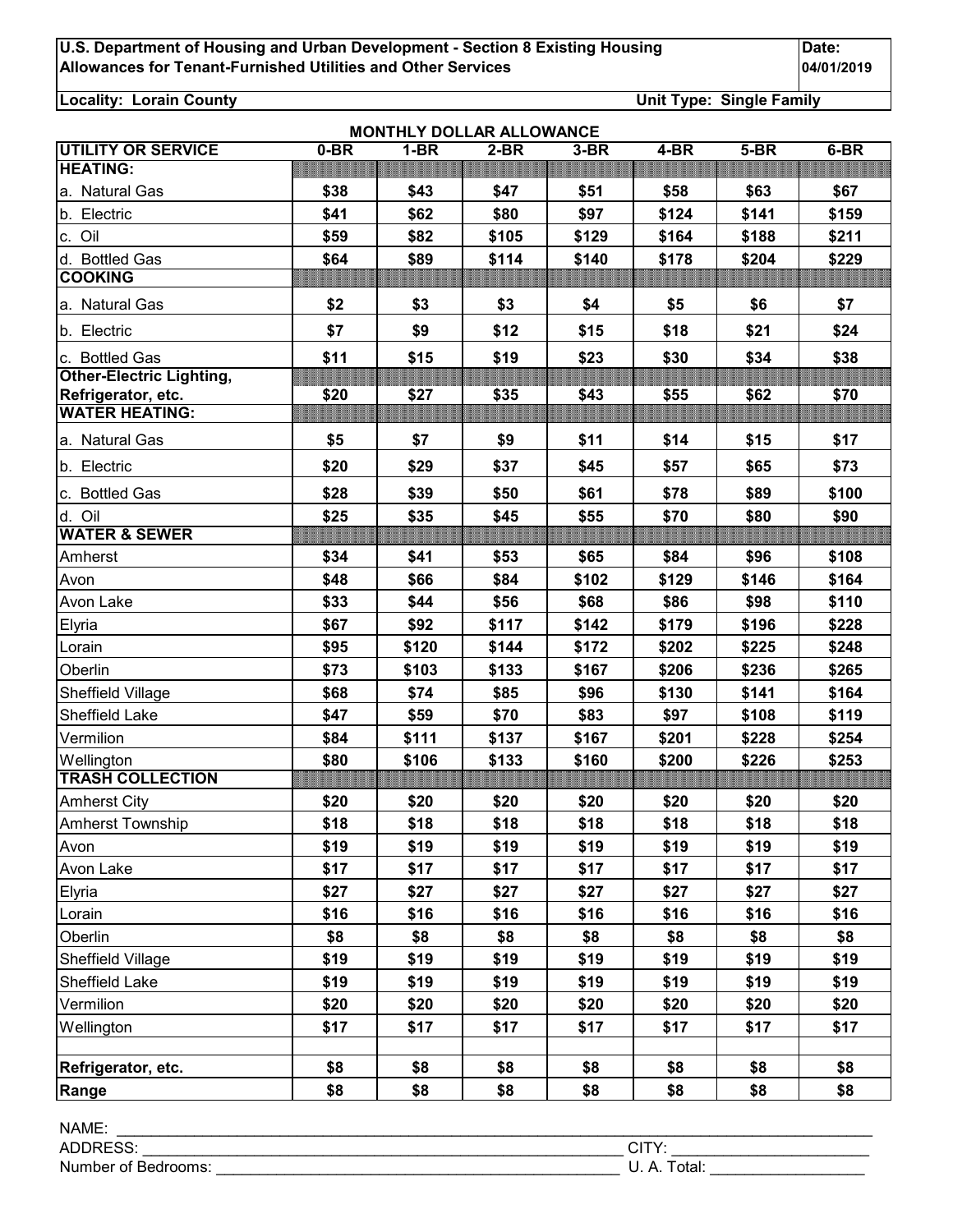**Locality: Lorain County Unit Type: Semi-Detached**

| UTILITY OR SERVICE              | 0-BR | <b>MONTHLY DOLLAR ALLOWANCE</b><br>$1-BR$ | $2-BR$ | $3-BR$ | 4-BR  | $5-BR$ | $6-BR$ |
|---------------------------------|------|-------------------------------------------|--------|--------|-------|--------|--------|
| <b>HEATING:</b>                 |      |                                           |        |        |       |        |        |
| a. Natural Gas                  | \$35 | \$37                                      | \$46   | \$49   | \$58  | \$60   | \$64   |
| b. Electric                     | \$37 | \$54                                      | \$76   | \$93   | \$123 | \$137  | \$153  |
| c. Oil                          | \$54 | \$71                                      | \$101  | \$122  | \$162 | \$180  | \$205  |
| d. Bottled Gas                  | \$59 | \$77                                      | \$111  | \$133  | \$175 | \$197  | \$220  |
| <b>COOKING</b>                  |      |                                           |        |        |       |        |        |
| a. Natural Gas                  | \$2  | \$3                                       | \$3    | \$4    | \$5   | \$6    | \$7    |
| b. Electric                     | \$7  | \$9                                       | \$12   | \$15   | \$18  | \$21   | \$24   |
| c. Bottled Gas                  | \$11 | \$15                                      | \$19   | \$23   | \$30  | \$34   | \$38   |
| <b>Other-Electric Lighting,</b> |      |                                           |        |        |       |        |        |
| Refrigerator, etc.              | \$20 | \$27                                      | \$35   | \$43   | \$55  | \$62   | \$70   |
| <b>WATER HEATING:</b>           |      |                                           |        |        |       |        |        |
| a. Natural Gas                  | \$5  | \$7                                       | \$9    | \$11   | \$14  | \$15   | \$17   |
| b. Electric                     | \$20 | \$29                                      | \$37   | \$45   | \$57  | \$65   | \$73   |
| c. Bottled Gas                  | \$28 | \$39                                      | \$50   | \$61   | \$78  | \$89   | \$100  |
| d. Oil                          | \$25 | \$35                                      | \$45   | \$55   | \$70  | \$80   | \$90   |
| <b>WATER &amp; SEWER</b>        |      |                                           |        |        |       |        |        |
| Amherst                         | \$34 | \$41                                      | \$53   | \$65   | \$84  | \$96   | \$108  |
| Avon                            | \$48 | \$66                                      | \$84   | \$102  | \$129 | \$146  | \$164  |
| Avon Lake                       | \$33 | \$44                                      | \$56   | \$68   | \$86  | \$98   | \$110  |
| Elyria                          | \$67 | \$92                                      | \$117  | \$142  | \$179 | \$196  | \$228  |
| Lorain                          | \$95 | \$120                                     | \$144  | \$172  | \$202 | \$225  | \$248  |
| Oberlin                         | \$73 | \$103                                     | \$133  | \$167  | \$206 | \$236  | \$265  |
| Sheffield Village               | \$68 | \$74                                      | \$85   | \$96   | \$130 | \$141  | \$164  |
| Sheffield Lake                  | \$47 | \$59                                      | \$70   | \$83   | \$97  | \$108  | \$119  |
| Vermilion                       | \$84 | \$111                                     | \$137  | \$167  | \$201 | \$228  | \$254  |
| Wellington                      | \$80 | \$106                                     | \$133  | \$160  | \$200 | \$226  | \$253  |
| <b>TRASH COLLECTION</b>         |      |                                           |        |        |       |        |        |
| <b>Amherst City</b>             | \$20 | \$20                                      | \$20   | \$20   | \$20  | \$20   | \$20   |
| <b>Amherst Township</b>         | \$18 | \$18                                      | \$18   | \$18   | \$18  | \$18   | \$18   |
| Avon                            | \$19 | \$19                                      | \$19   | \$19   | \$19  | \$19   | \$19   |
| Avon Lake                       | \$17 | \$17                                      | \$17   | \$17   | \$17  | \$17   | \$17   |
| Elyria                          | \$27 | \$27                                      | \$27   | \$27   | \$27  | \$27   | \$27   |
| Lorain                          | \$16 | \$16                                      | \$16   | \$16   | \$16  | \$16   | \$16   |
| Oberlin                         | \$8  | \$8                                       | \$8    | \$8    | \$8   | \$8    | \$8    |
| Sheffield Village               | \$19 | \$19                                      | \$19   | \$19   | \$19  | \$19   | \$19   |
| Sheffield Lake                  | \$19 | \$19                                      | \$19   | \$19   | \$19  | \$19   | \$19   |
| Vermilion                       | \$20 | \$20                                      | \$20   | \$20   | \$20  | \$20   | \$20   |
| Wellington                      | \$17 | \$17                                      | \$17   | \$17   | \$17  | \$17   | \$17   |
|                                 |      |                                           |        |        |       |        |        |
| Refrigerator, etc.              | \$8  | \$8                                       | \$8    | \$8    | \$8   | \$8    | \$8    |
| Range                           | \$8  | \$8                                       | \$8    | \$8    | \$8   | \$8    | \$8    |

| NAME.               |                     |
|---------------------|---------------------|
| AL.<br>$\sim$       | ᠇៶.<br>◡╷╷          |
| Number of Bedrooms: | otal:<br>n<br>◡. ⌒. |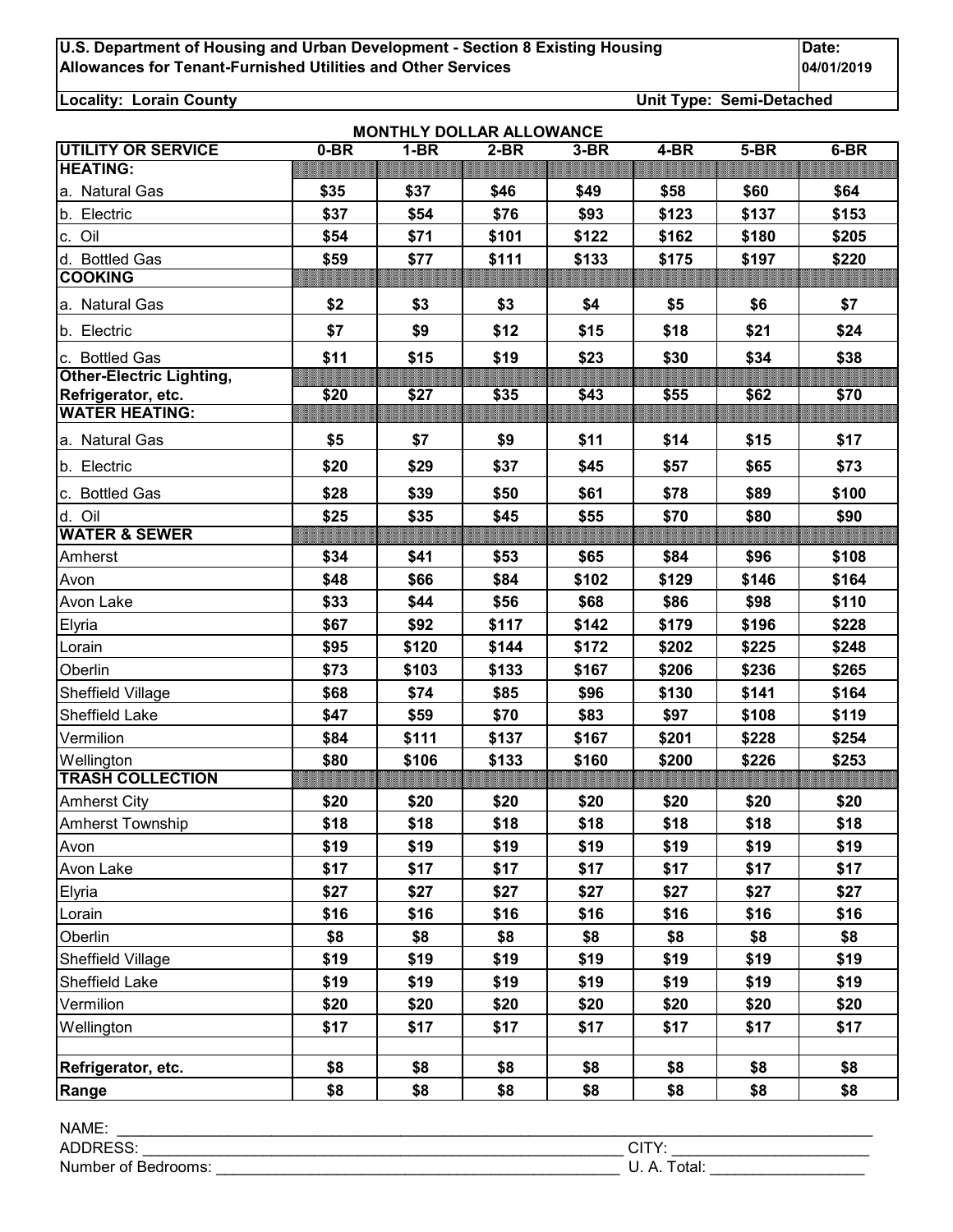**Locality: Lorain County Unit Type: Rowhouse/Townhouse**

| <b>MONTHLY DOLLAR ALLOWANCE</b> |
|---------------------------------|
|---------------------------------|

| <b>UTILITY OR SERVICE</b>       | 0-BR | $1-BR$ | $2-BR$ | $3-BR$ | $4-BR$ | $5-BR$ | $6-BR$ |
|---------------------------------|------|--------|--------|--------|--------|--------|--------|
| <b>HEATING:</b>                 |      |        |        |        |        |        |        |
| a. Natural Gas                  | \$29 | \$31   | \$40   | \$43   | \$52   | \$56   | \$60   |
| b. Electric                     | \$31 | \$46   | \$68   | \$82   | \$110  | \$126  | \$143  |
| c. Oil                          | \$45 | \$61   | \$90   | \$108  | \$146  | \$167  | \$190  |
| d. Bottled Gas                  | \$48 | \$67   | \$96   | \$118  | \$160  | \$183  | \$201  |
| <b>COOKING</b>                  |      |        |        |        |        |        |        |
| a. Natural Gas                  | \$2  | \$3    | \$3    | \$4    | \$5    | \$6    | \$7    |
| b. Electric                     | \$7  | \$9    | \$12   | \$15   | \$18   | \$21   | \$24   |
| c. Bottled Gas                  | \$11 | \$15   | \$19   | \$23   | \$30   | \$34   | \$38   |
| <b>Other-Electric Lighting,</b> |      |        |        |        |        |        |        |
| Refrigerator, etc.              | \$20 | \$27   | \$35   | \$43   | \$55   | \$62   | \$70   |
| <b>WATER HEATING:</b>           |      |        |        |        |        |        |        |
| a. Natural Gas                  | \$5  | \$7    | \$9    | \$11   | \$14   | \$15   | \$17   |
| b. Electric                     | \$20 | \$29   | \$37   | \$45   | \$57   | \$65   | \$73   |
| c. Bottled Gas                  | \$28 | \$39   | \$50   | \$61   | \$78   | \$89   | \$100  |
| d. Oil                          | \$25 | \$35   | \$45   | \$55   | \$70   | \$80   | \$90   |
| <b>WATER &amp; SEWER</b>        |      |        |        |        |        |        |        |
| Amherst                         | \$34 | \$41   | \$53   | \$65   | \$84   | \$96   | \$108  |
| Avon                            | \$48 | \$66   | \$84   | \$102  | \$129  | \$146  | \$164  |
| Avon Lake                       | \$33 | \$44   | \$56   | \$68   | \$86   | \$98   | \$110  |
| Elyria                          | \$67 | \$92   | \$117  | \$142  | \$179  | \$196  | \$228  |
| Lorain                          | \$95 | \$120  | \$144  | \$172  | \$202  | \$225  | \$248  |
| Oberlin                         | \$73 | \$103  | \$133  | \$167  | \$206  | \$236  | \$265  |
| Sheffield Village               | \$68 | \$74   | \$85   | \$96   | \$130  | \$141  | \$164  |
| Sheffield Lake                  | \$47 | \$59   | \$70   | \$83   | \$97   | \$108  | \$119  |
| Vermilion                       | \$84 | \$111  | \$137  | \$167  | \$201  | \$228  | \$254  |
| Wellington                      | \$80 | \$106  | \$133  | \$160  | \$200  | \$226  | \$253  |
| <b>TRASH COLLECTION</b>         |      |        |        |        |        |        |        |
| <b>Amherst City</b>             | \$20 | \$20   | \$20   | \$20   | \$20   | \$20   | \$20   |
| <b>Amherst Township</b>         | \$18 | \$18   | \$18   | \$18   | \$18   | \$18   | \$18   |
| Avon                            | \$19 | \$19   | \$19   | \$19   | \$19   | \$19   | \$19   |
| Avon Lake                       | \$17 | \$17   | \$17   | \$17   | \$17   | \$17   | \$17   |
| Elyria                          | \$27 | \$27   | \$27   | \$27   | \$27   | \$27   | \$27   |
| Lorain                          | \$16 | \$16   | \$16   | \$16   | \$16   | \$16   | \$16   |
| Oberlin                         | \$8  | \$8    | \$8    | \$8    | \$8    | \$8    | \$8    |
| Sheffield Village               | \$19 | \$19   | \$19   | \$19   | \$19   | \$19   | \$19   |
| Sheffield Lake                  | \$19 | \$19   | \$19   | \$19   | \$19   | \$19   | \$19   |
| Vermilion                       | \$20 | \$20   | \$20   | \$20   | \$20   | \$20   | \$20   |
| Wellington                      | \$17 | \$17   | \$17   | \$17   | \$17   | \$17   | \$17   |
|                                 |      |        |        |        |        |        |        |
| Refrigerator, etc.              | \$8  | \$8    | \$8    | \$8    | \$8    | \$8    | \$8    |
| Range                           | \$8  | \$8    | \$8    | \$8    | \$8    | \$8    | \$8    |

| NAME:                   |              |
|-------------------------|--------------|
| <b>ADDRESS</b>          | `\ /<br>ັບ   |
| Number of<br>ˈBedrooms: | otal:<br>. . |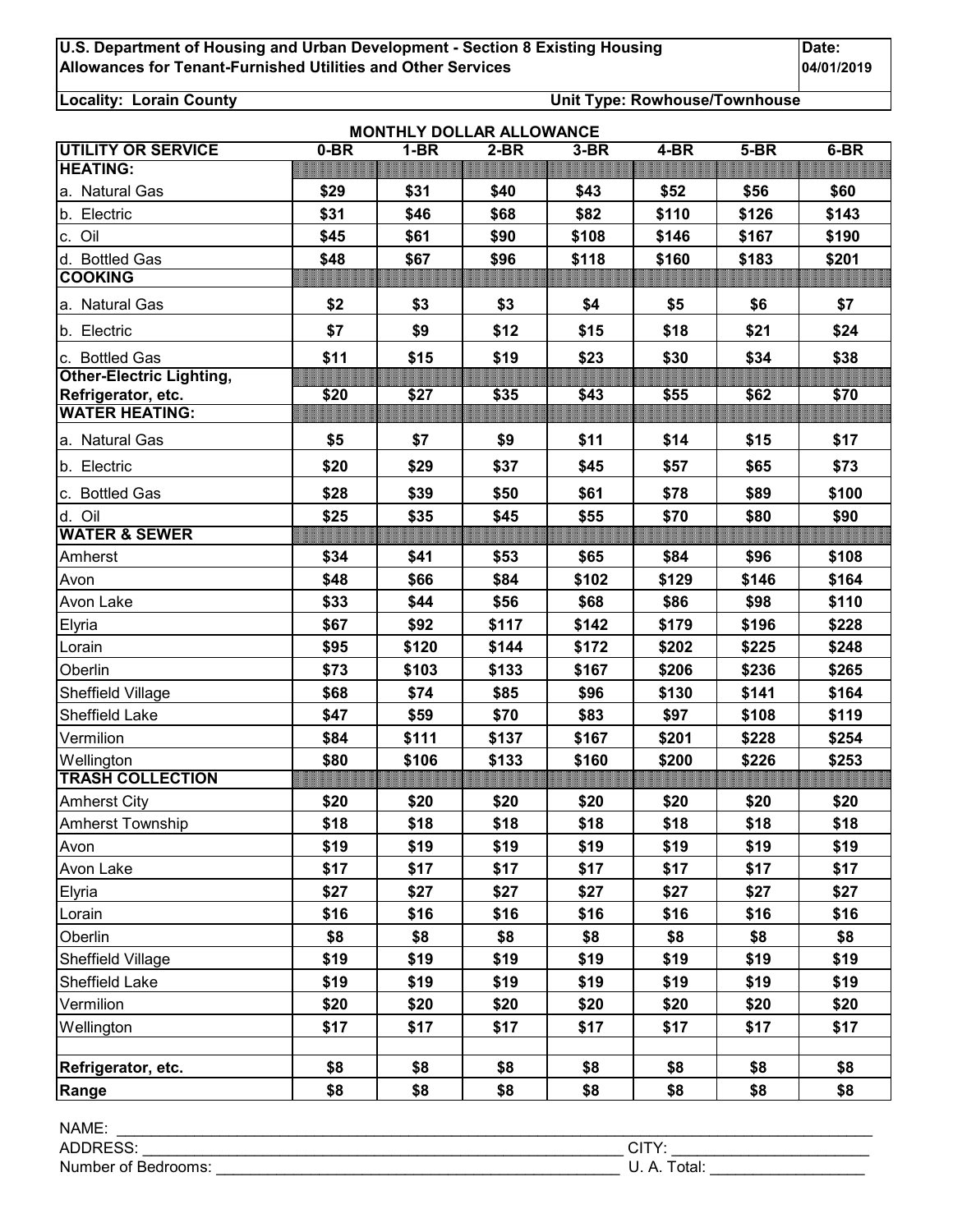**Locality: Lorain County Unit Type: Low-Rise**

|                                 |        | <b>MONTHLY DOLLAR ALLOWANCE</b> |        |        |        |        |        |
|---------------------------------|--------|---------------------------------|--------|--------|--------|--------|--------|
| <b>UTILITY OR SERVICE</b>       | $0-BR$ | $1-BR$                          | $2-BR$ | $3-BR$ | $4-BR$ | $5-BR$ | $6-BR$ |
| <b>HEATING:</b>                 |        |                                 |        |        |        |        |        |
| a. Natural Gas                  | \$31   | \$34                            | \$42   | \$44   | \$54   | \$57   | \$62   |
| b. Electric                     | \$33   | \$49                            | \$71   | \$85   | \$114  | \$129  | \$145  |
| c. Oil                          | \$49   | \$65                            | \$94   | \$112  | \$153  | \$171  | \$192  |
| d. Bottled Gas                  | \$53   | \$70                            | \$102  | \$122  | \$166  | \$185  | \$208  |
| <b>COOKING</b>                  |        |                                 |        |        |        |        |        |
| a. Natural Gas                  | \$2    | \$3                             | \$3    | \$4    | \$5    | \$6    | \$7    |
| b. Electric                     | \$7    | \$9                             | \$12   | \$15   | \$18   | \$21   | \$24   |
| c. Bottled Gas                  | \$11   | \$15                            | \$19   | \$23   | \$30   | \$34   | \$38   |
| <b>Other-Electric Lighting,</b> |        |                                 |        |        |        |        |        |
| Refrigerator, etc.              | \$20   | \$27                            | \$35   | \$43   | \$55   | \$62   | \$70   |
| <b>WATER HEATING:</b>           |        |                                 |        |        |        |        |        |
| a. Natural Gas                  | \$5    | \$7                             | \$9    | \$11   | \$14   | \$15   | \$17   |
| b. Electric                     | \$20   | \$29                            | \$37   | \$45   | \$57   | \$65   | \$73   |
| c. Bottled Gas                  | \$28   | \$39                            | \$50   | \$61   | \$78   | \$89   | \$100  |
| d. Oil                          | \$25   | \$35                            | \$45   | \$55   | \$70   | \$80   | \$90   |
| <b>WATER &amp; SEWER</b>        |        |                                 |        |        |        |        |        |
| Amherst                         | \$34   | \$41                            | \$53   | \$65   | \$84   | \$96   | \$108  |
| Avon                            | \$48   | \$66                            | \$84   | \$102  | \$129  | \$146  | \$164  |
| Avon Lake                       | \$33   | \$44                            | \$56   | \$68   | \$86   | \$98   | \$110  |
| Elyria                          | \$67   | \$92                            | \$117  | \$142  | \$179  | \$196  | \$228  |
| Lorain                          | \$95   | \$120                           | \$144  | \$172  | \$202  | \$225  | \$248  |
| Oberlin                         | \$73   | \$103                           | \$133  | \$167  | \$206  | \$236  | \$265  |
| Sheffield Village               | \$68   | \$74                            | \$85   | \$96   | \$130  | \$141  | \$164  |
| <b>Sheffield Lake</b>           | \$47   | \$59                            | \$70   | \$83   | \$97   | \$108  | \$119  |
| Vermilion                       | \$84   | \$111                           | \$137  | \$167  | \$201  | \$228  | \$254  |
| Wellington                      | \$80   | \$106                           | \$133  | \$160  | \$200  | \$226  | \$253  |
| <b>TRASH COLLECTION</b>         |        |                                 |        |        |        |        |        |
| <b>Amherst City</b>             | \$20   | \$20                            | \$20   | \$20   | \$20   | \$20   | \$20   |
| <b>Amherst Township</b>         | \$18   | \$18                            | \$18   | \$18   | \$18   | \$18   | \$18   |
| Avon                            | \$19   | \$19                            | \$19   | \$19   | \$19   | \$19   | \$19   |
| Avon Lake                       | \$17   | \$17                            | \$17   | \$17   | \$17   | \$17   | \$17   |
| Elyria                          | \$27   | \$27                            | \$27   | \$27   | \$27   | \$27   | \$27   |
| Lorain                          | \$16   | \$16                            | \$16   | \$16   | \$16   | \$16   | \$16   |
| Oberlin                         | \$8    | \$8                             | \$8    | \$8    | \$8    | \$8    | \$8    |
| Sheffield Village               | \$19   | \$19                            | \$19   | \$19   | \$19   | \$19   | \$19   |
| Sheffield Lake                  | \$19   | \$19                            | \$19   | \$19   | \$19   | \$19   | \$19   |
| Vermilion                       | \$20   | \$20                            | \$20   | \$20   | \$20   | \$20   | \$20   |
| Wellington                      | \$17   | \$17                            | \$17   | \$17   | \$17   | \$17   | \$17   |
|                                 |        |                                 |        |        |        |        |        |
| Refrigerator, etc.              | \$8    | \$8                             | \$8    | \$8    | \$8    | \$8    | \$8    |
| Range                           | \$8    | \$8                             | \$8    | \$8    | \$8    | \$8    | \$8    |

| <b>NAME</b>                      |                          |
|----------------------------------|--------------------------|
| ---<br>ADD <sub>I</sub><br>NLUU. | י⊤ור.<br>◡╷╷             |
| Number of Bedrooms:              | $\sim$<br>υιαι.<br>U. n. |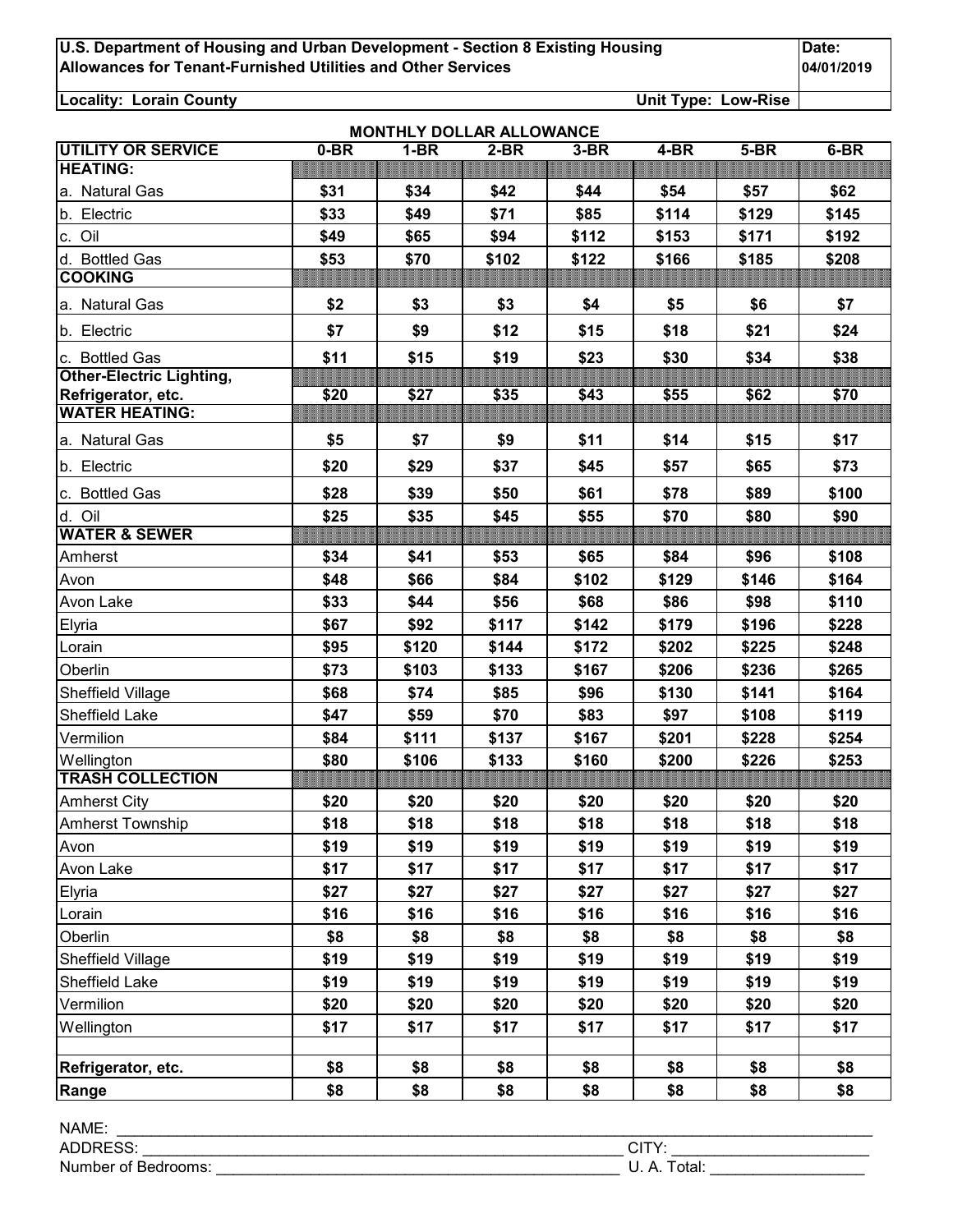**Locality: Lorain County Unit Type: High-Rise**

|                                 |                  |                 | <b>MONTHLY DOLLAR ALLOWANCE</b> |                 |                 |                 |                 |
|---------------------------------|------------------|-----------------|---------------------------------|-----------------|-----------------|-----------------|-----------------|
| <b>UTILITY OR SERVICE</b>       | $0-BR$           | $1-BR$          | $2-BR$                          | $3-BR$          | $4-BR$          | $5-BR$          | $6-BR$          |
| <b>HEATING:</b>                 |                  |                 |                                 |                 |                 |                 |                 |
| a. Natural Gas                  | \$30             | \$28            | \$31                            | \$32            | \$37            | \$42            | \$45            |
| b. Electric                     | \$28             | \$38            | \$51                            | \$61            | \$84            | \$98            | \$110           |
| <b>COOKING</b>                  |                  |                 |                                 |                 |                 |                 |                 |
| a. Natural Gas                  | \$2              | \$3             | \$3                             | \$4             | \$5             | \$6             | \$7             |
| b. Electric                     | $\overline{\$7}$ | \$9             | \$12                            | \$15            | \$18            | \$21            | \$24            |
| c. Bottled Gas                  | \$11             | \$15            | \$19                            | \$23            | \$30            | \$34            | \$38            |
| <b>Other-Electric Lighting,</b> |                  |                 |                                 |                 |                 |                 |                 |
| Refrigerator, etc.              | \$20             | \$27            | \$35                            | \$43            | \$55            | \$62            | \$70            |
| <b>WATER HEATING:</b>           |                  |                 |                                 |                 |                 |                 |                 |
| a. Natural Gas                  | \$5              | \$7             | \$9                             | \$11            | \$14            | \$15            | \$17            |
| b. Electric                     | \$20             | \$29            | \$37                            | \$45            | \$57            | \$65            | \$73            |
| c. Bottled Gas                  | \$28             | \$39            | \$50                            | \$61            | \$78            | \$89            | \$100           |
| d. Oil                          | \$25             | \$35            | \$45                            | \$55            | \$70            | \$80            | \$90            |
| <b>WATER &amp; SEWER</b>        |                  |                 |                                 |                 |                 |                 |                 |
| Amherst                         | \$34             | \$41            | \$53                            | \$65            | \$84            | \$96            | \$108           |
| Avon                            | \$48             | \$66            | \$84                            | \$102           | \$129           | \$146           | \$164           |
| Avon Lake                       | \$33             | \$44            | \$56                            | \$68            | \$86            | \$98            | \$110           |
| Elyria                          | \$67             | \$92            | \$117                           | \$142           | \$179           | \$196           | \$228           |
| Lorain                          | \$95             | \$120           | \$144                           | \$172           | \$202           | \$225           | \$248           |
| Oberlin                         | \$73             | \$103           | \$133                           | \$167           | \$206           | \$236           | \$265           |
| Sheffield Village               | \$68             | \$74            | \$85                            | \$96            | \$130           | \$141           | \$164           |
| Sheffield Lake                  | \$47             | \$59            | \$70                            | \$83            | \$97            | \$108           | \$119           |
| Vermilion                       | \$84             | \$111           | \$137                           | \$167           | \$201           | \$228           | \$254           |
| Wellington                      | \$80             | \$106           | \$133                           | \$160           | \$200           | \$226           | \$253           |
| <b>TRASH COLLECTION</b>         |                  |                 |                                 |                 |                 |                 |                 |
| <b>Amherst City</b>             | 20               | 20              | 20                              | 20              | 20              | 20              | 20              |
| <b>Amherst Township</b>         | $\overline{18}$  | $\overline{18}$ | $\overline{18}$                 | $\overline{18}$ | $\overline{18}$ | $\overline{18}$ | $\overline{18}$ |
| Avon                            | 19               | 19              | 19                              | 19              | 19              | 19              | 19              |
| Avon Lake                       | 17               | 17              | 17                              | 17              | 17              | 17              | 17              |
| Elyria                          | 27               | 27              | 27                              | 27              | 27              | 27              | 27              |
| Lorain                          | 16               | 16              | 16                              | 16              | 16              | 16              | 16              |
| Oberlin                         | 8                | 8               | 8                               | 8               | 8               | 8               | 8               |
| Sheffield Village               | 19               | 19              | 19                              | 19              | 19              | 19              | 19              |
| <b>Sheffield Lake</b>           | 19               | 19              | 19                              | 19              | 19              | 19              | 19              |
| Vermilion                       | 20               | 20              | 20                              | 20              | 20              | 20              | 20              |
| Wellington                      | 17               | 17              | 17                              | 17              | 17              | 17              | 17              |
|                                 |                  |                 |                                 |                 |                 |                 |                 |
| Refrigerator, etc.              | \$8              | \$8             | \$8                             | \$8             | \$8             | \$8             | \$8             |
| Range                           | \$8              | \$8             | \$8                             | \$8             | \$8             | \$8             | \$8             |

| NAME:                       |                              |
|-----------------------------|------------------------------|
| <b>NDECC</b><br>ADL<br>៶∟ບບ | - ---<br>ات                  |
| Number of Bedrooms:         | $\sim$ $+$<br>Uldi.<br>v. n. |